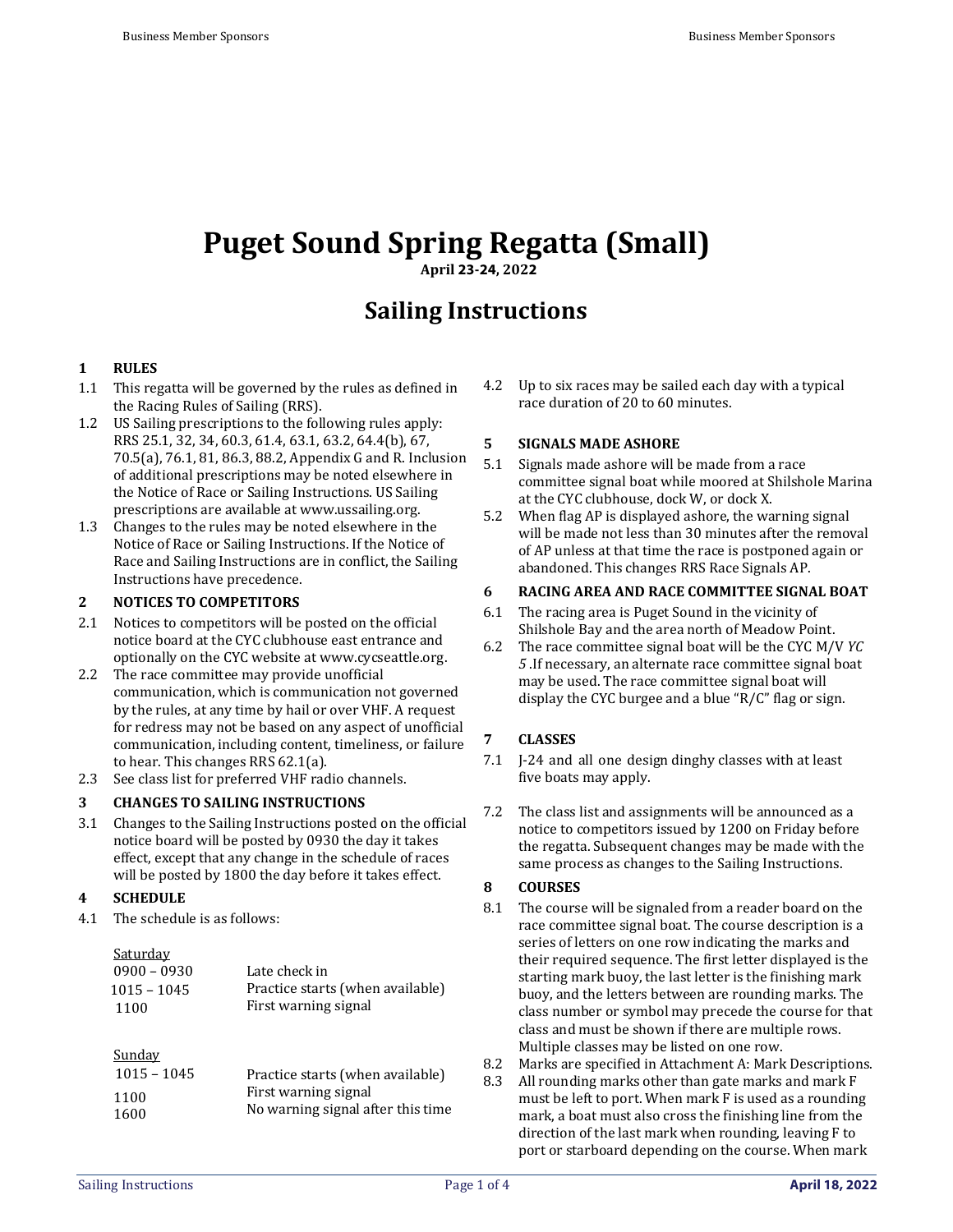

S is used as a rounding mark following a leeward mark, a boat must also cross the starting line from the direction of the last mark when rounding.

- 8.4 A leeward rounding mark may be a gate mark when the mark letter is repeated (XX, YY, or ZZ) in the course description. If one of the gate marks is missing, the course at that mark is to round the remaining mark to port.
- 8.5 If a starting or finishing mark is substituted by an object displaying flag M, repetitive sound signals are not required. This changes RRS 34(b).
- 8.6 After completing the first leg of the course, a boat shall not cross the finishing line unless she is finishing or rounding the finishing mark buoy as a rounding mark. This changes RRS 28.2. A boat that fails to observe this restriction may exonerate herself by taking a Two-Turns Penalty as described in RRS 44.2. This changes RRS 44.1 but does not change RRS 44.1(b). A boat that fails to exonerate herself will be scored Did Not Sail the course (NSC) without a hearing. This changes RRS 63.1 and A5. The finishing line and marks is an obstruction and not a mark for a boat required to keep clear.
- 8.7 Except while rounding mark "E" as a mark of the course, a boat must not enter the area near the Shilshole Marina south entrance between Shilshole Bay entrance lighted buoy G "1", entrance lighted buoy R "2", and breakwater light G "3". A boat that fails to observe this restriction may not exonerate herself. This area is an obstruction for a boat required to keep clear.

#### **9 THE START**

- 9.1 The starting line will be between a staff displaying an orange flag on the race committee signal boat and the course side of the starting mark buoy.
- 9.2 If a general recall for a preceding class is signaled after the warning signal of a succeeding class, then the visual signals for the succeeding class will be removed and the start of the succeeding class will be considered abandoned without further signal.
- 9.3 If a boat is subject to RRS 29.1, Individual Recall, or RRS 30, Starting Penalties, the race committee may attempt to hail her sail number directly and on VHF. This is unofficial communication as in Sailing Instructions 2.2.
- 9.4 A boat starting later than 3 minutes after her starting signal will be scored Did Not Start (DNS). This changes RRS A5.1.
- 9.5 A boat whose warning signal has not been made must avoid the starting area when other boats are racing but have not yet started.
- 9.6 The race committee signal boat, when a starting mark, may maneuver to maintain the starting line at any time, including while anchored. DP.

# **10 THE FINISH**

- 10.1 The finishing line will be between a staff displaying a blue flag on the race committee signal boat and the course side of the finishing mark buoy.
- 10.2 The race committee may adjust the finishing marks to maintain the finishing line without regard to RRS 33.

# **11 TIME LIMIT**

- 11.1 The time limit is the maximum allowable time from a boat's starting signal to her finishing time. A boat that does not finish within her time limit will be scored Did Not Finish (DNF). This changes RRS 35.
- 11.2 Time limit is 90 minutes for the first boat in class and for other boats 30 minutes after the first boat that sails the course.

# **12 PROTESTS AND PENALTIES**

- 12.1 A boat intending to protest or request redress for an incident that occurred while racing must orally notify the race committee on the signal boat as soon as reasonably possible after retiring or finishing by hail or VHF until she receives an oral confirmation from the race committee. This changes RRS 61.1(a).
- 12.2 Written protests and requests for redress must be delivered within the protest time limit to a representative of the protest committee near the official notice board.
- 12.3 The protest time limit will be posted on the official notice board and will be 20 after the docking time of the signal boat,or 45 minutes after the last boat in the filing class's last race finish, whichever is later, and not less than 15 minutes after the time limit is posted.
- 12.4 Hearing notices will be posted on the official notice board within 5 minutes after the protest time limit to inform parties of the time and place of the hearing. Hearings may commence at any time if parties are present and prepared; otherwise, hearings may be scheduled as early as 10 minutes after the protest time limit. The expected docking time of the signal boat will be used if required .The posting of hearing notices shall be considered notice as required by RRS 63.2.
- 12.5 A boat may not protest another boat for Sailing Instructions 9.5. This changes RRS 60.1(a)
- 12.6 RRS Appendix V2, Post-Race Penalties, applies.
- 12.7 RRS 44.1 is changed so that the Two-Turns Penalty is

replaced by the One-Turn Penalty, except for taking a penalty for an incident that occurred in the zone of a mark, other than a starting mark, that she is required to leave on one side.

#### **13 SCORING**

- 13.1 Boats will be scored in class.
- 13.2 A boat that did not start (OCS), did not sail the course

(NSC), did not finish (DNF), retired (RET), or was disqualified (DSQ, DNE, DGM, UFD, BFD) shall be scored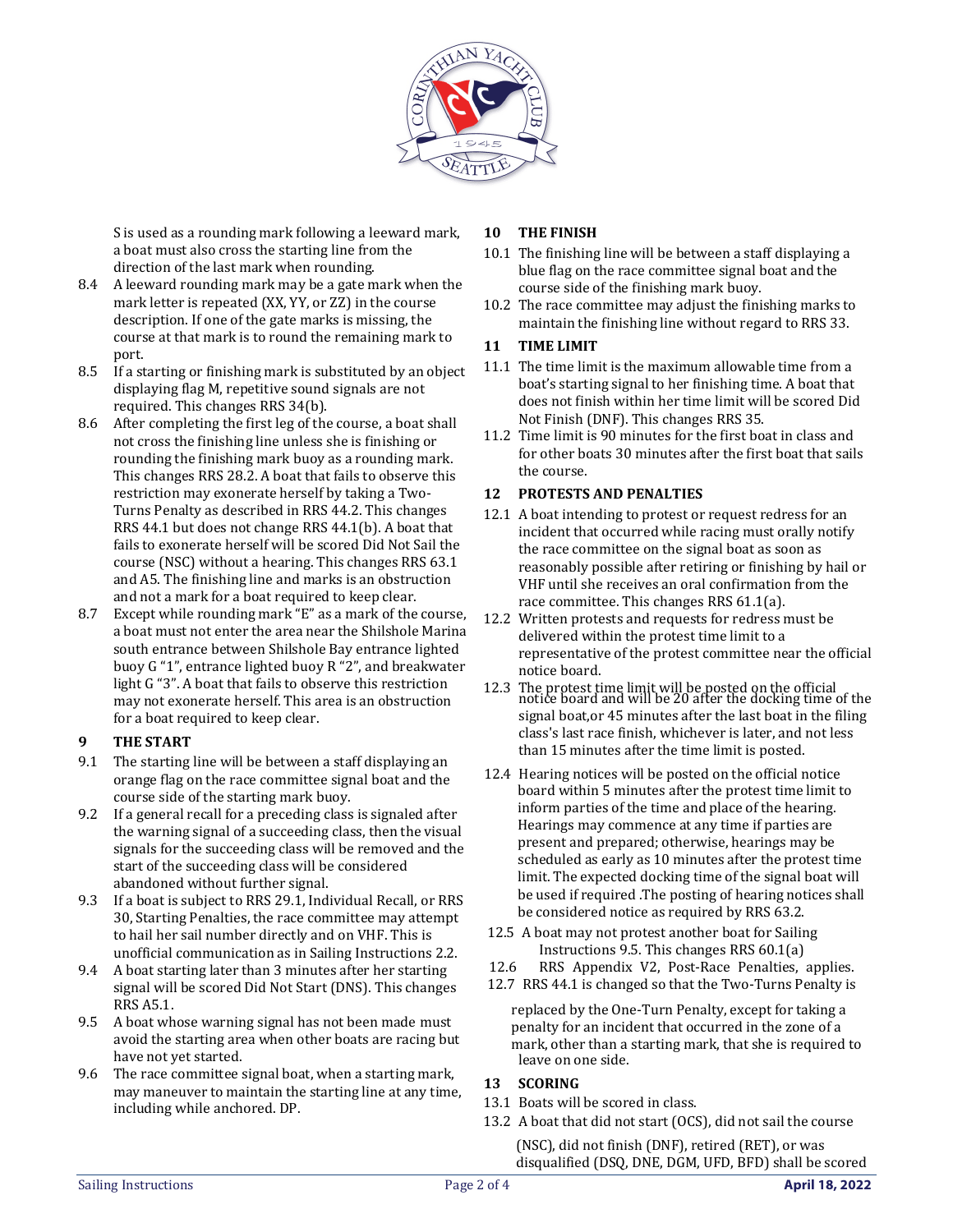

points for the finishing place one more and a boat that did not start (DNC, DNS) shall be scored points for the finishing place two more than the number boats starting, sailing the course, and finishing and not retiring or being disqualified. This changes RRS A5.2.

13.3 A boat's series score will be the total of her race scores, except that a boat's worst score will be excluded if six or more races are completed. This changes RRS A2.1. One race will constitute a series.

#### **14 EQUIPMENT AND OPERATING REQUIREMENTS**

14.1 Sailing is an activity that has an inherent risk of damage

and injury. Competitors in this event are participating entirely at their own risk. See RRS 3, Decision to Race. The responsibility for a boat's decision to participate in a race or to continue racing is hers alone. The race organizers (organizing authority, race committee, technical committee, protest committee, host club, sponsors, or any other organization or official) will not be responsible for damage to any boat or other property or the injury to any competitor, including death, sustained as a result of participation in this event. By participating in this event, each competitor agrees to release the race organizers from any and all liability associated with such competitor's participation in this event to the fullest extent permitted by law. DP.

14.2 Boats must check in with the race committee signal boat at the starting area each day before their first warning signal. Boats should check in by hail unless safety requires checking in by VHF.

- 14.3 A boat that retires while racing must orally notify the race committee as soon as reasonably possible after retiring by hail or VHF.
- 14.4 Keelboats racing in handicap classes must comply with the equipment requirements of US Sailing *US Safety Equipment Requirements* (USSER) as identified and amended in the Notice of Race. These requirements do not apply to boats racing in one design classes.
- 14.5 Keelboats must comply with the safety regulations of the US Coast Guard as identified in the Notice of Race.
- 14.6 The race committee or technical committee may inspect a boat at any time before or after racing for compliance with requirements.
- 14.7 Competitors may put biodegradable sail stops in the water when hoisting a sail. This changes RRS 47.
- 14.8 A boat rated by her handicap class in consideration of water ballast may use water ballast as rated. This changes RRS 51.
- 14.9 In addition to the requirements of RRS Part 2 preamble, a boat may not impede the passage, cross ahead within  $\frac{3}{4}$  nautical miles, or continue to approach within  $\frac{1}{4}$ nautical miles (approximately 1500 feet) to the side of a commercial or government vessel over 30 meters in length (including tug and tow) either following a traffic lane or traveling over 15 knots. Boats must follow instruction from the race committee to alter course to avoid vessels based on the race committee's interpretation of these requirements.

#### **15 SOCIAL ACTIVITIES AND AWARDS**

15.1 Awards for 1, 2, and 3 in class will be distributed as advised by the RC after the regatta.